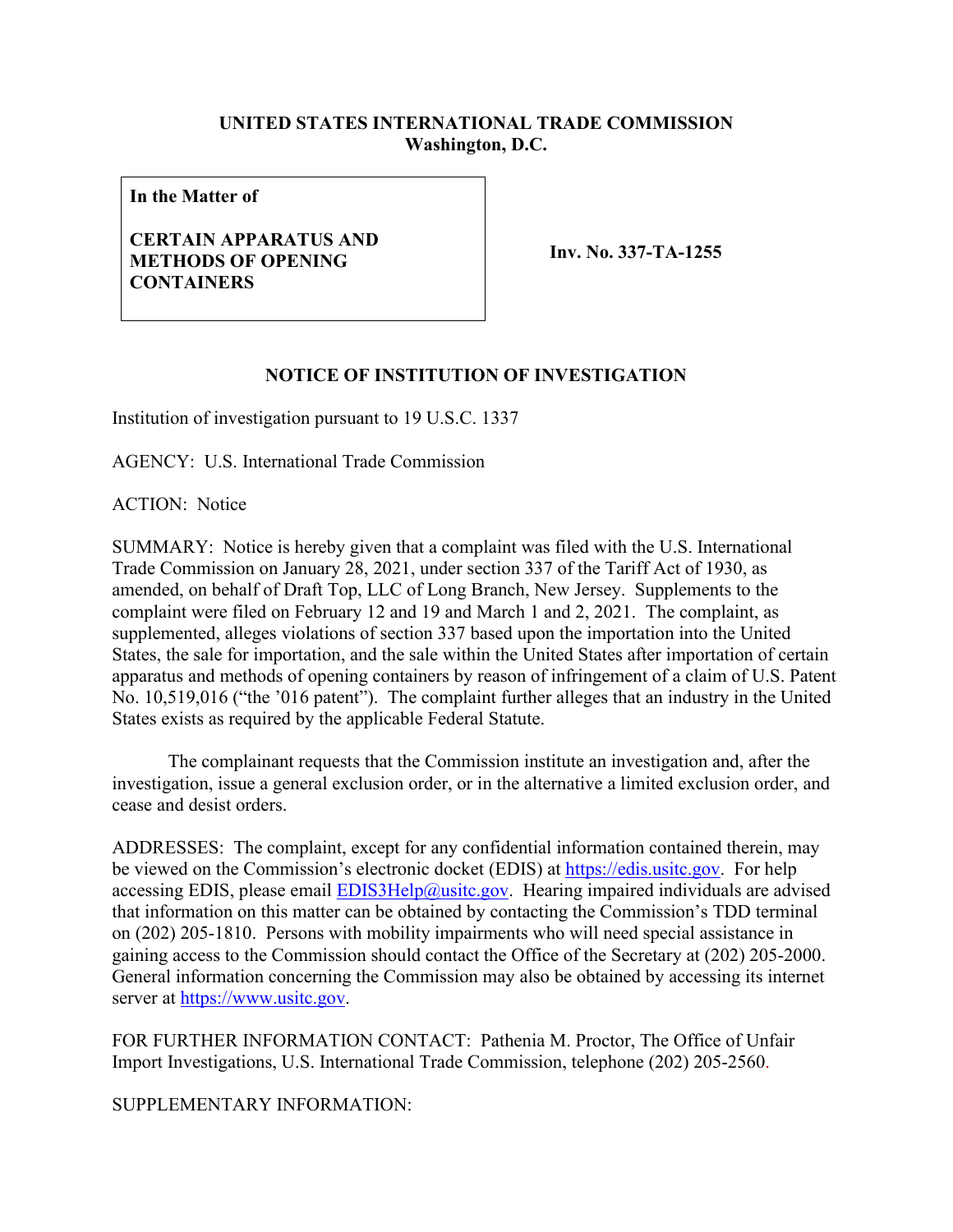AUTHORITY: The authority for institution of this investigation is contained in section 337 of the Tariff Act of 1930, as amended, 19 U.S.C. 1337, and in section 210.10 of the Commission's Rules of Practice and Procedure, 19 C.F.R. 210.10 (2020).

SCOPE OF INVESTIGATION: Having considered the complaint, the U.S. International Trade Commission, on March 15, 2021, ORDERED THAT –

(1) Pursuant to subsection (b) of section 337 of the Tariff Act of 1930, as amended, an investigation be instituted to determine whether there is a violation of subsection (a)(1)(B) of section 337 in the importation into the United States, the sale for importation, or the sale within the United States after importation of certain products identified in paragraph (2) by reason of infringement of claim 12 of the '016 patent; and whether an industry in the United States exists as required by subsection (a)(2) of section 337;

(2) Pursuant to section 210.10(b)(1) of the Commission's Rules of Practice and Procedure, 19 C.F.R. 210.10(b)(1), the plain language description of the accused products or category of accused products, which defines the scope of the investigation, is "apparatus(es) and products which are used for opening canned beverage containers by removing the top of the can;"

(3) For the purpose of the investigation so instituted, the following are hereby named as parties upon which this notice of investigation shall be served:

(a) The complainant is:

Draft Top, LLC 179 Riddle Avenue Long Branch, NJ 07740

(b) The respondents are the following entities alleged to be in violation of section 337, and are the parties upon which the complaint is to be served:

> Mintiml Longhe Industrial Concentration Zone Panshui Town Yangzhou Jiangsu 225800 China

KKS Enterprises Co., Ltd. Room 701 Xigang Xinje 7C No. 206 Zhenhua Road Sandun Town Hangzhou 310030 China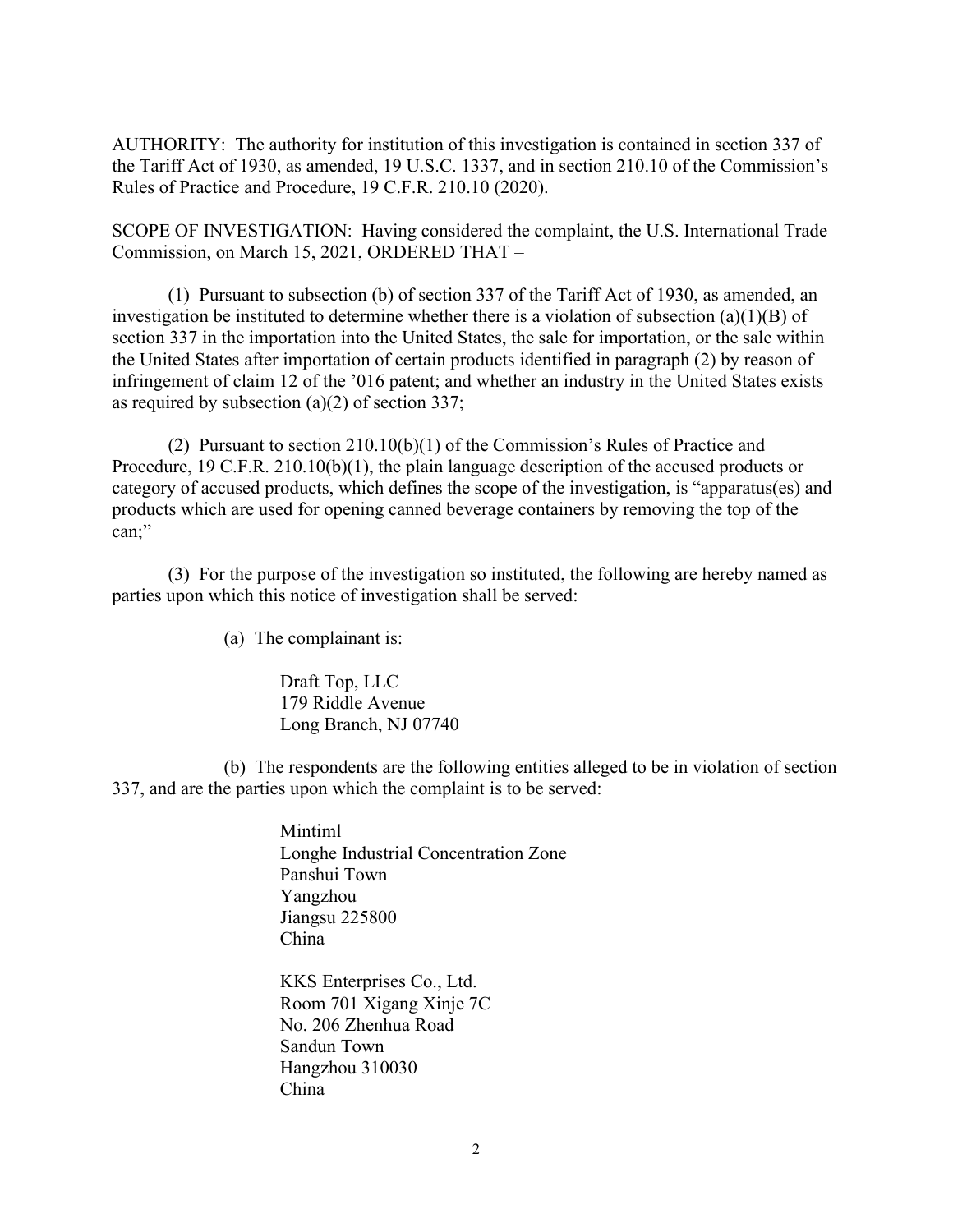Kingskong Enterprises Co., Ltd. 126 Zhaohui Rd Hangzhou 310050 China

Du Zuojun Level 1 Shenzhen International Airport Cargo Shenzhen, Guangdong 510810 China

WN Shipping USA, Inc. 475 Doughty Blvd. Inwood, NY 11096

Shuje Wei 2855 S. Reservoir Drive No. 130 Pomona, CA 91766

Express Cargo Forwarded, Ltd. 10722 S. La Cienega Blvd Los Angeles, CA 90304

Tofba International, Inc. 12833 Chadron Avenue Hawthorne, CA 90250

Hou Wenzheng 1200 Worldwide Blvd. Hebron, KY 41048

(c) The Office of Unfair Import Investigations, U.S. International Trade Commission, 500 E Street, S.W., Suite 401, Washington, D.C. 20436; and

(4) For the investigation so instituted, the Chief Administrative Law Judge, U.S. International Trade Commission, shall designate the presiding Administrative Law Judge.

Responses to the complaint and the notice of investigation must be submitted by the named respondents in accordance with section 210.13 of the Commission's Rules of Practice and Procedure, 19 C.F.R. 210.13. Pursuant to 19 C.F.R. 201.16(e) and 210.13(a), as amended in 85 Fed. Reg. 15798 (March 19, 2020), such responses will be considered by the Commission if received not later than 20 days after the date of service by the complainant of the complaint and the notice of investigation. Extensions of time for submitting responses to the complaint and the notice of investigation will not be granted unless good cause therefor is shown.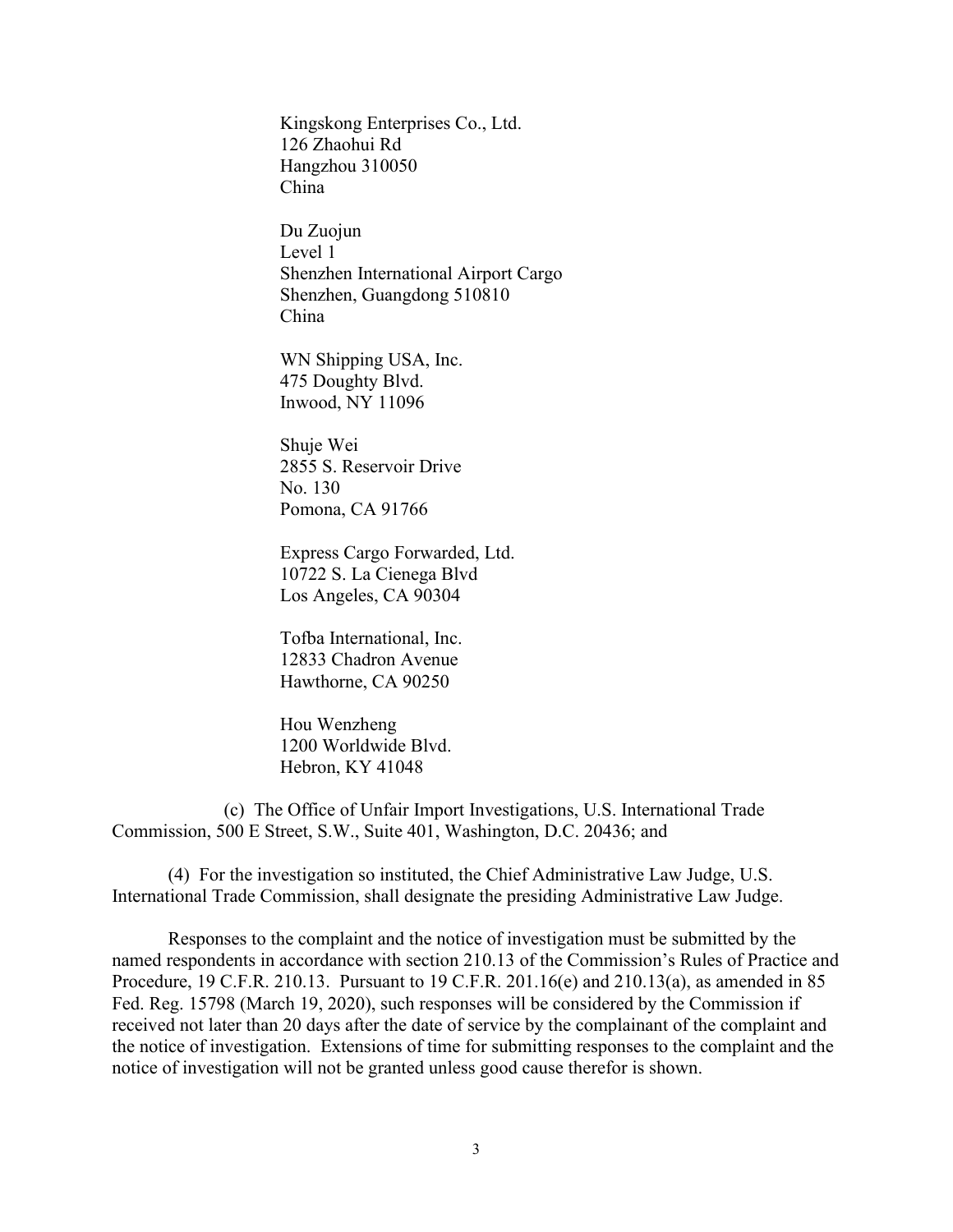Failure of a respondent to file a timely response to each allegation in the complaint and in this notice may be deemed to constitute a waiver of the right to appear and contest the allegations of the complaint and this notice, and to authorize the administrative law judge and the Commission, without further notice to the respondent, to find the facts to be as alleged in the complaint and this notice and to enter an initial determination and a final determination containing such findings, and may result in the issuance of an exclusion order or a cease and desist order or both directed against the respondent.

By order of the Commission.

TriAZ

Lisa R. Barton Secretary to the Commission

Issued: March 15, 2021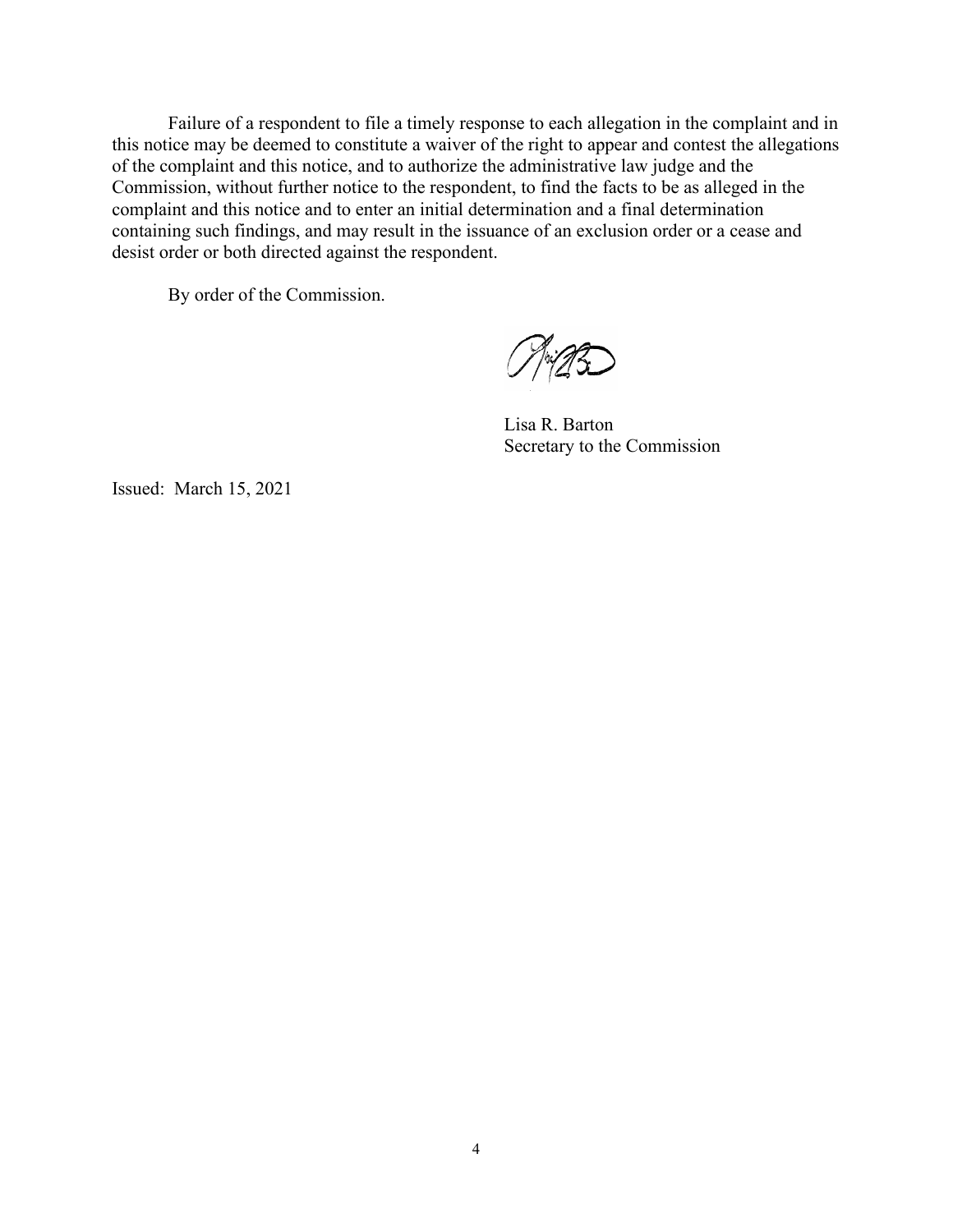### **UNITED STATES INTERNATIONAL TRADE COMMISSION Washington, D.C.**

**In the Matter of**

#### **CERTAIN APPARATUS AND METHODS OF OPENING CONTAINERS**

**Inv. No. 337-TA-1255**

#### **DESIGNATION OF OUII ATTORNEY FOR SERVICE OF PROCESS**

The Office of Unfair Import Investigations (OUII) hereby designates David Lloyd, Esq.

(202) 205-2576, david.lloyd@usitc.gov, as OUII's lead attorney for service of process. It is

requested that all documents served by the Commission or filed by the parties in the above-

referenced investigation be served upon this attorney.

Respectfully submitted,

Margaret Macdonald

**OFFICE OF UNFAIR IMPORT INVESTIGATIONS** U.S. International Trade Commission 500 E Street, S.W., Suite 401 Washington, D.C. 20436 (202) 205-2560 (202) 205-2158 (facsimile)

March 15, 2021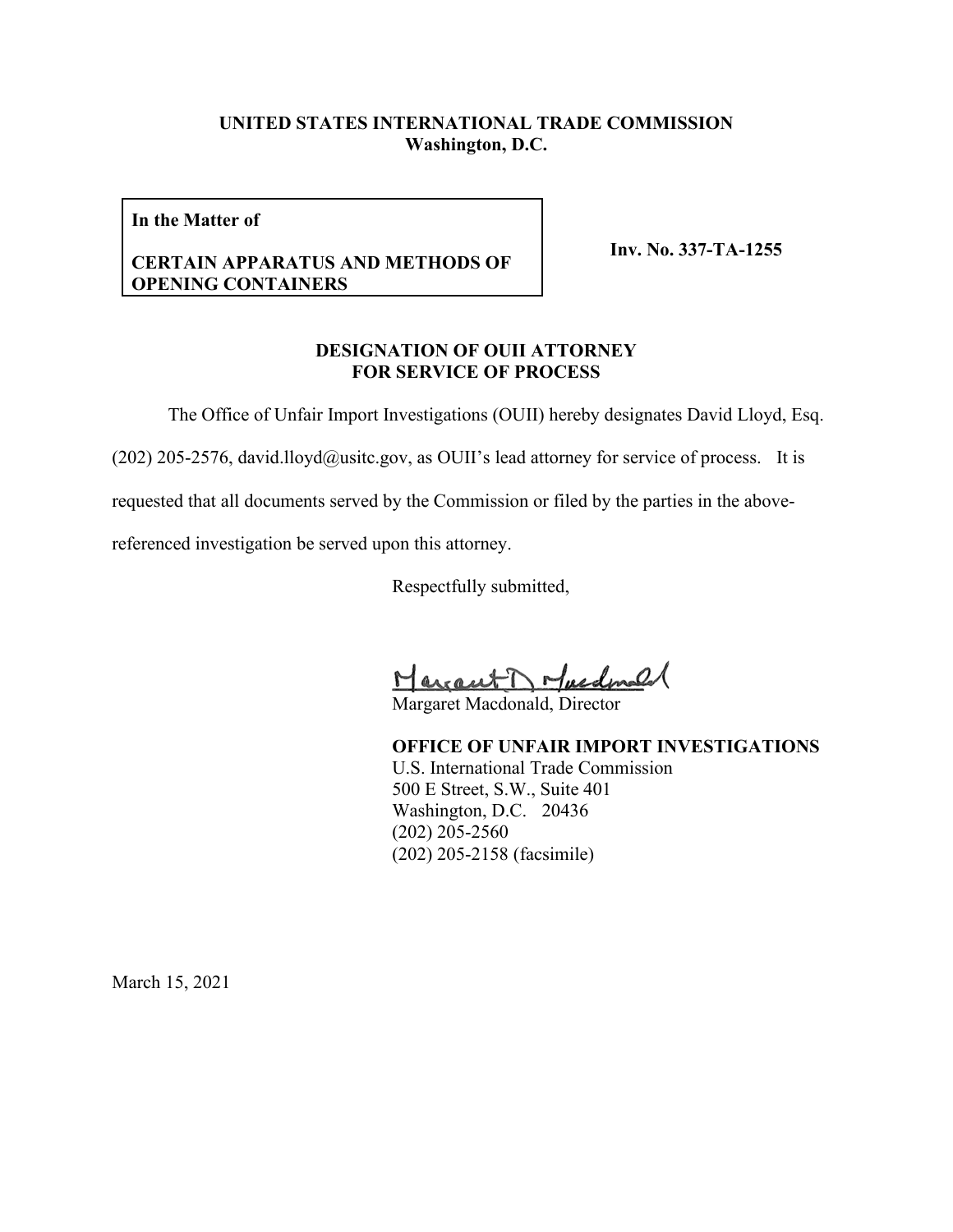#### **CERTAIN APPARATUS AND METHODS OF OPENING CONTAINERS**

### **PUBLIC CERTIFICATE OF SERVICE**

I, Lisa R. Barton, hereby certify that the attached **INSTITUTION OF INVESTIGATION** has been served via EDIS upon the Commission Investigative Attorney, **David Lloyd, Esq**., and the following parties as indicated, on **March 15, 2021**.

Lisa R. Barton, Secretary U.S. International Trade Commission 500 E Street, SW, Room 112 Washington, DC 20436

### **Complainant:**

Draft Top, LLC 179 Riddle Avenue Long Branch, NJ 07740

#### **On Behalf of Complainant:**

Donald Dinan, Esq. Goetz, Fitzpatrick, LLP One Penn Plaza, Suite 3100 New York, NY 10119 Email: ddinan@goetzfitz.com

#### **Respondents:**

Mimtiml Longhe Industrial Concentration Zone Panshui Town, Yangzhou Jiangsu 225800 China

KKS Enterprises Co., Ltd. Room 701 Xigang Xinje 7C, No. 206 Zhenhua Road Sandun Town, Hangzhou 310030 China

- $\Box$  Via Hand Delivery  $\Box$  Via Express Delivery ☐ Via First Class Mail ☒ Other: Email Notification of Availability for Download
- $\Box$  Via Hand Delivery  $\Box$  Via Express Delivery ☐ Via First Class Mail ☒ Other: Email Notification of Availability for Download
- $\Box$  Via Hand Delivery  $\Box$  Via Express Delivery ☐ Via First Class Mail ☒ Other: Service to Be Completed by Complainant
- $\Box$  Via Hand Delivery  $\Box$  Via Express Delivery ☐ Via First Class Mail
- ☒ Other: Service to Be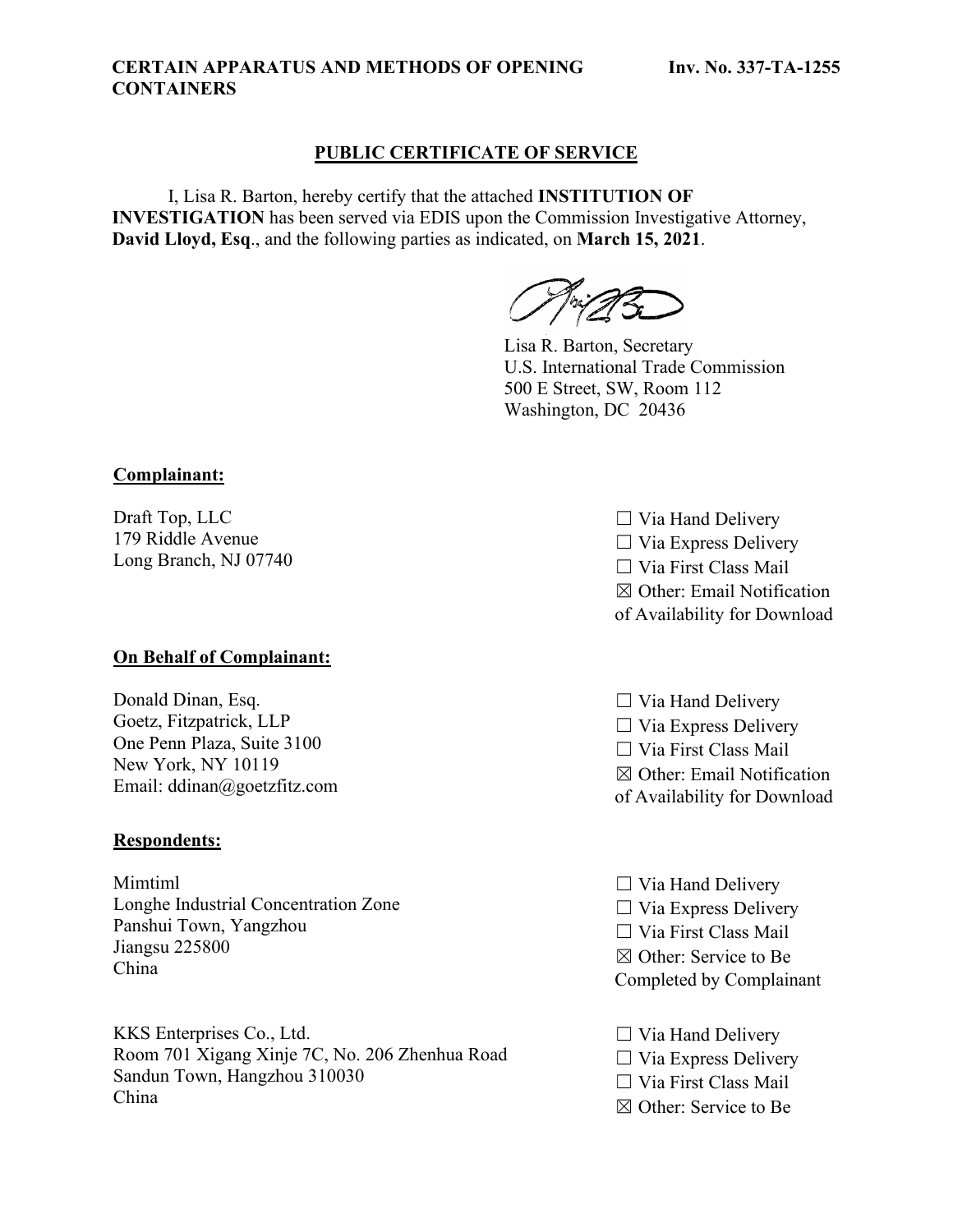### **CERTAIN APPARATUS AND METHODS OF OPENING CONTAINERS**

Certificate of Service – Page 2

Kingskong Enterprises Co., Ltd. 126 Zhaohui Rd. Hangzhou 310050 China

Du Zuojun Level 1 Shenzhen International Airport Cargo Shenzhen, Guangdong 510810 China

WN Shipping USA, Inc. 475 Doughty Blvd. Inwood, NY 11098

Shuje Wei 2855 S. Reservoir Drive No. 130 Pomona, CA 91766

Express Cargo Forwarded, Ltd. 10722 S. La Cienega Blvd. Los Angeles, CA 90304

Tofba International, Inc. 12833 Chadron Avenue Hawthorne, CA 90250

Completed by Complainant

 $\Box$  Via Hand Delivery  $\Box$  Via Express Delivery  $\Box$  Via First Class Mail ☒ Other: Service to Be Completed by Complainant

 $\Box$  Via Hand Delivery  $\Box$  Via Express Delivery ☐ Via First Class Mail ☒ Other: Service to Be Completed by Complainant

 $\Box$  Via Hand Delivery  $\Box$  Via Express Delivery ☐ Via First Class Mail ☒ Other: Service to Be Completed by Complainant

 $\Box$  Via Hand Delivery  $\Box$  Via Express Delivery ☐ Via First Class Mail ☒ Other: Service to Be Completed by Complainant

 $\Box$  Via Hand Delivery  $\Box$  Via Express Delivery

☐ Via First Class Mail

☒ Other: Service to Be

Completed by Complainant

 $\Box$  Via Hand Delivery  $\Box$  Via Express Delivery ☐ Via First Class Mail ☒ Other: Service to Be Completed by Complainant

 $\Box$  Via Hand Delivery  $\Box$  Via Express Delivery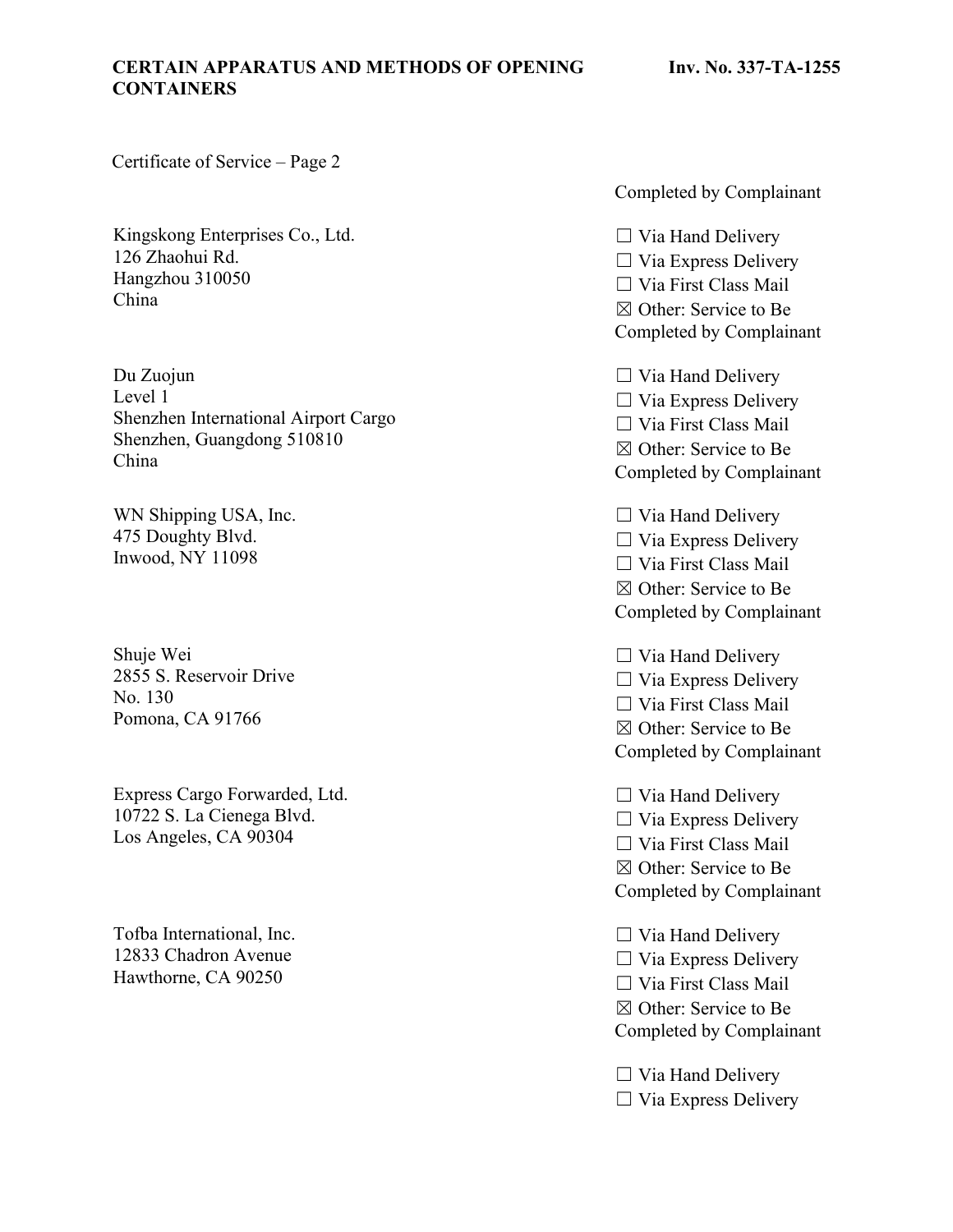### **CERTAIN APPARATUS AND METHODS OF OPENING CONTAINERS**

Certificate of Service – Page 3

Hou Wenzheng 1200 Worldwide Blvd. Hebron, KY 41408

### **Embassy:**

Embassy of China 3505 International Place NW Washington, DC 20008

### **Government Agencies:**

Lynda Marshall International Section, Antitrust Division U.S. Department of Justice 450 5th Street NW, Room 11000 Washington, DC 20530

U.S. Bureau of Customs and Border Protection Intellectual Property Rights Branch Mint Annex Building 799  $9<sup>th</sup>$  Street, NW,  $7<sup>th</sup>$  floor Washington, DC 20229

Elizabeth Kraus, Deputy Director International Antitrust, Office of International Affairs Federal Trade Commission 600 Pennsylvania Avenue, Room 498 Washington, DC 20580

Dale D. Berkley, Ph.D., J.D. Office of the General Counsel, PHD, NIH Branch National Institutes of Health 31 Center Drive Bldg. 31, Rm. 47 Bethesda, MD 20892

 $\Box$  Via First Class Mail ☒ Other: Service to Be Completed by Complainant

 $\Box$  Via Hand Delivery  $\Box$  Via Express Delivery ☐ Via First Class Mail ☒ Other: Service to Be Completed by Complainant

 $\Box$  Via Hand Delivery  $\Box$  Via Express Delivery ☐ Via First Class Mail ☒ Other: Email Notification of Availability for Download

 $\Box$  Via Hand Delivery  $\Box$  Via Express Delivery ☐ Via First Class Mail ☒ Other: Email Notification

of Availability for Download

☐ Via Hand Delivery

 $\Box$  Via Express Delivery

☐ Via First Class Mail

☒ Other: Email Notification

of Availability for Download

- $\Box$  Via Hand Delivery  $\Box$  Via Express Delivery ☐ Via First Class Mail
- ☒ Other: Email Notification
- of Availability for Download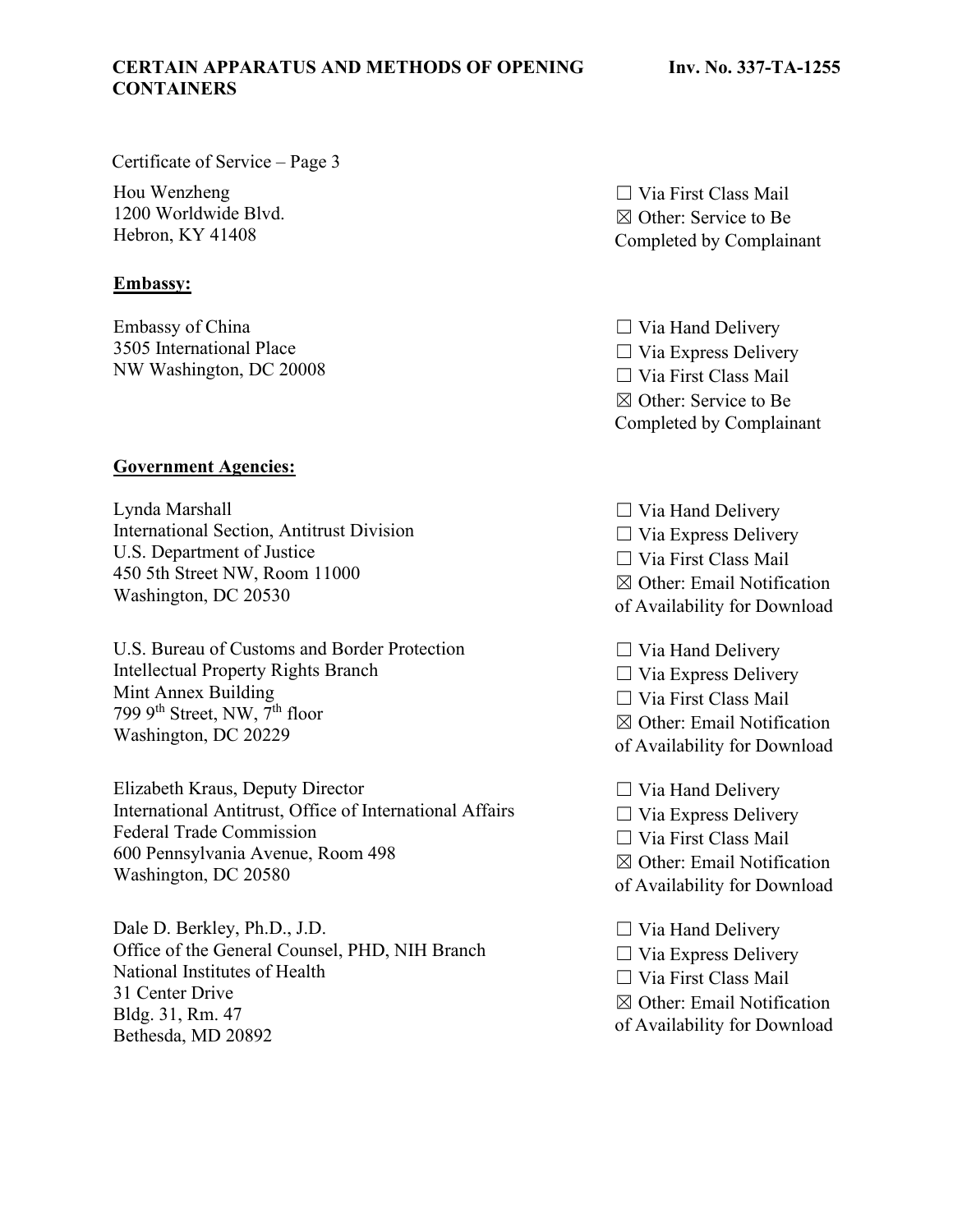

### WASHINGTON, DC 20436

March 15, 2021

Donald Dinan Goetz, Fitzpatrick, LLP One Penn Plaza Suit 3100 New York, NY 10119

### **Re: Certain Appartus and Methods of Opening Containers Inv. No. 337-TA-1255**

Dear Donald Dinan:

This letter is to advise you that the U.S. International Trade Commission has instituted an investigation pursuant to section 337 of the Tariff Act of 1930 (19 U.S.C. 1337). A copy of the Commission's notice of investigation is enclosed. Also enclosed is the Section 337 Mediation Program brochure. After reviewing the brochure, please sign and return the enclosed certification of receipt.

Sincerely,

Lisa R. Barton Secretary

- 1. Notice of Investigation
- 2. Publication Regarding the Section 337 Mediation Program
- 3. Certification of Receipt of Mediation Materials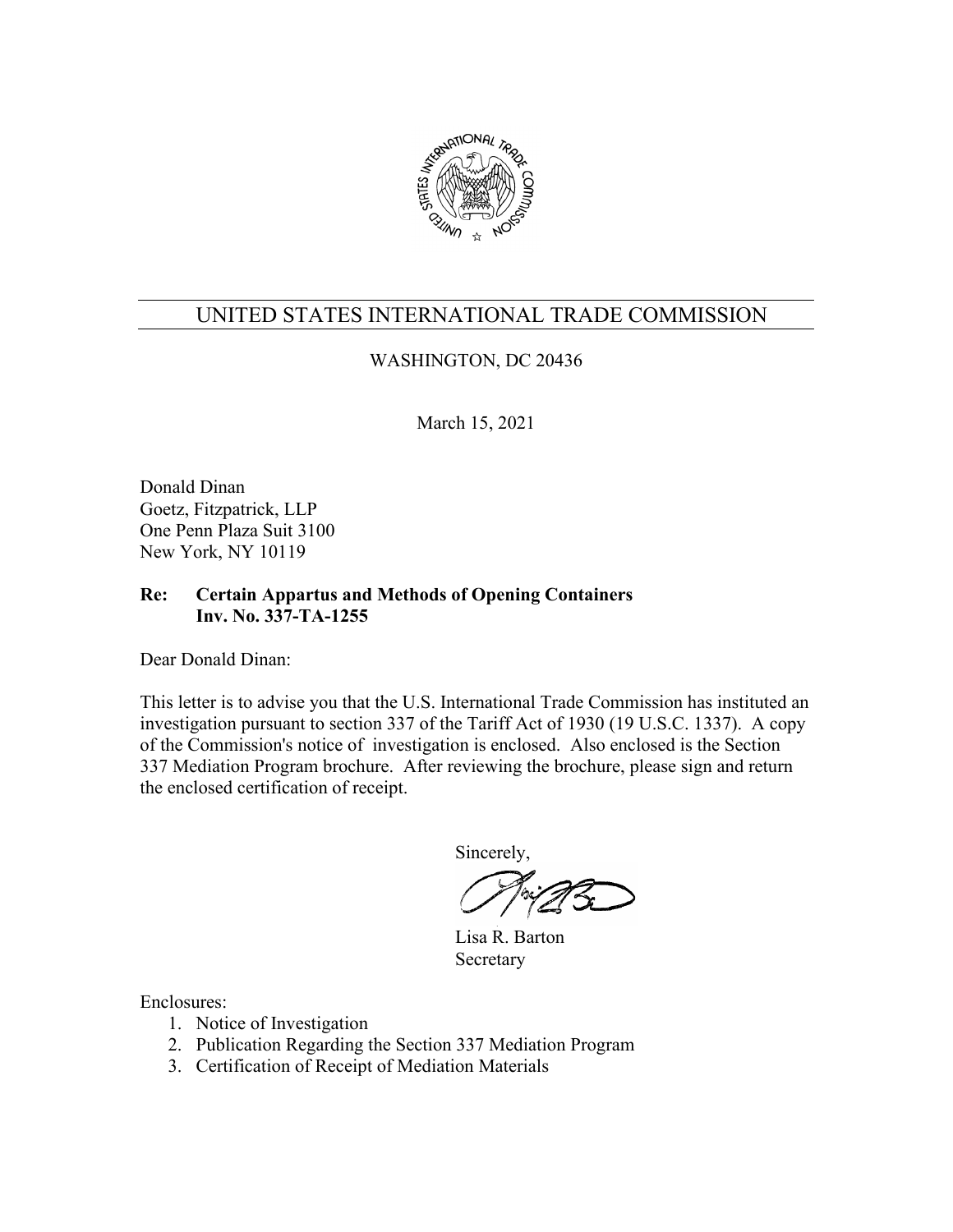

## WASHINGTON, DC 20436

March 15, 2021

Draft Top, LLC 179 Riddle Avenue Long Branch, NJ 07740

### **Re: Certain Appartus and Methods of Opening Containers Inv. No. 337-TA-1255**

Dear Sir/Madam:

This letter is to advise you that the U.S. International Trade Commission has instituted an investigation pursuant to section 337 of the Tariff Act of 1930 (19 U.S.C. 1337). A copy of the Commission's notice of investigation is enclosed. Also enclosed is the Section 337 Mediation Program brochure. After reviewing the brochure, please sign and return the enclosed certification of receipt.

Sincerely,

Lisa R. Barton Secretary

- 1. Notice of Investigation
- 2. Publication Regarding the Section 337 Mediation Program
- 3. Certification of Receipt of Mediation Materials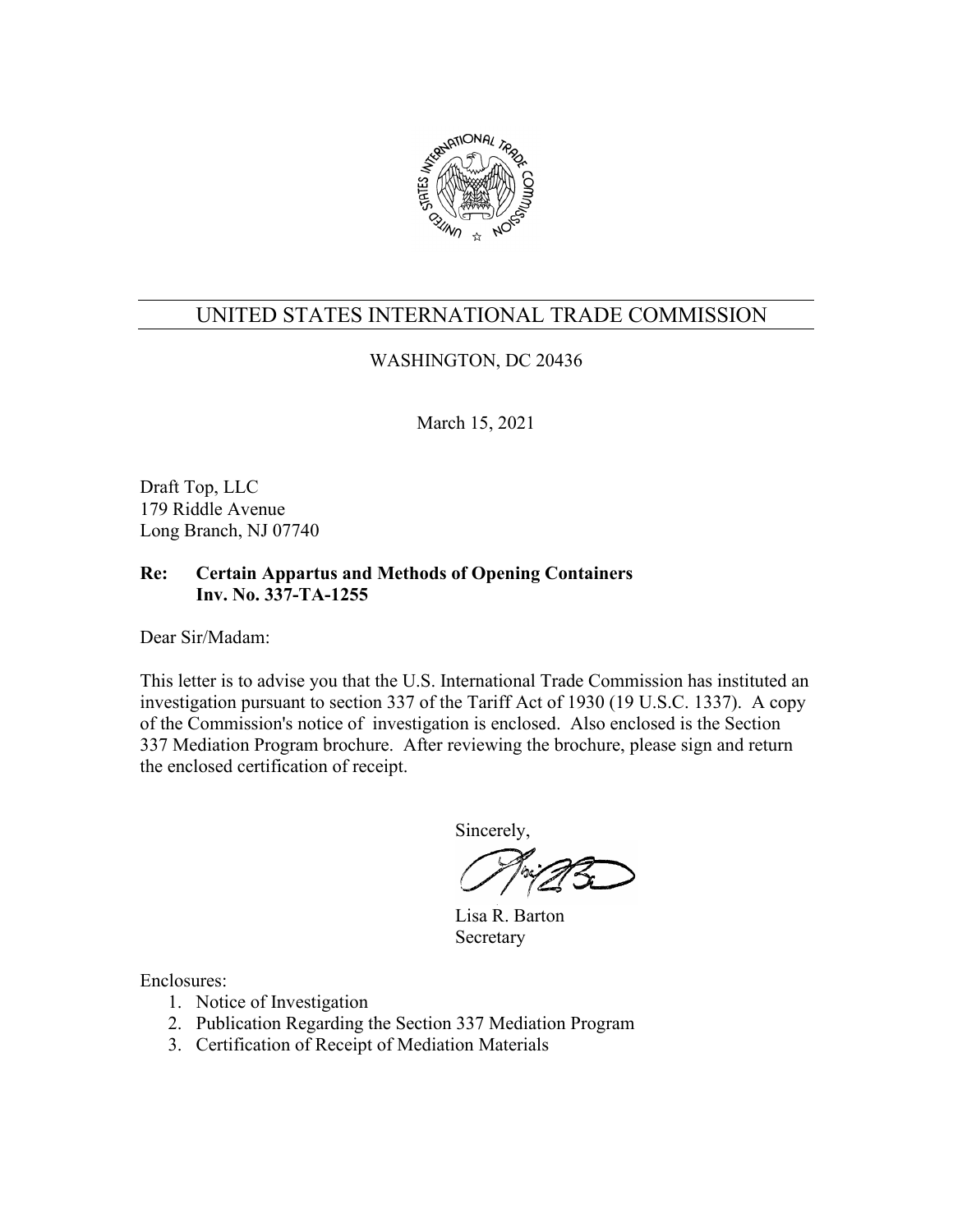

WASHINGTON, DC 20436 March 15, 2021

Mimtiml Longhe Industrial Concentration Zone, Panshui Town Yangzhou Jiangsu, 225800 China

### **Re: Certain Appartus and Methods of Opening Containers Inv. No. 337-TA-1255**

Dear Sir/Madam:

This letter is to advise you that the United States International Trade Commission has instituted an investigation pursuant to Section 337 of the Tariff Act of 1930 (19 U.S.C. 1337). **Mimtiml** is a named respondent in this investigation.

We are hereby serving you with a copy of the Complaint and the Notice of Investigation issued in this matter. Enclosed is a copy of the Code of Federal Regulations. Also enclosed is a the Section 337 Mediation Program brochure. After reviewing this brochure, please sign and return the enclosed certification of receipt.

Please note that the Notice requires a response to the allegations in the Complaint and the response must be received not later than twenty (20) days after the date of service of the Complaint. Failure to file a response may result in inferences being drawn against your interests.

Sincerely,

Lisa R. Barton **Secretary** 

- 1. Complaint
- 2. Notice of Investigation
- 3. Code of Federal Regulation
- 4. Publication Regarding the Section 337 Mediation Program
- 5. Certification of Receipt of Mediation Materials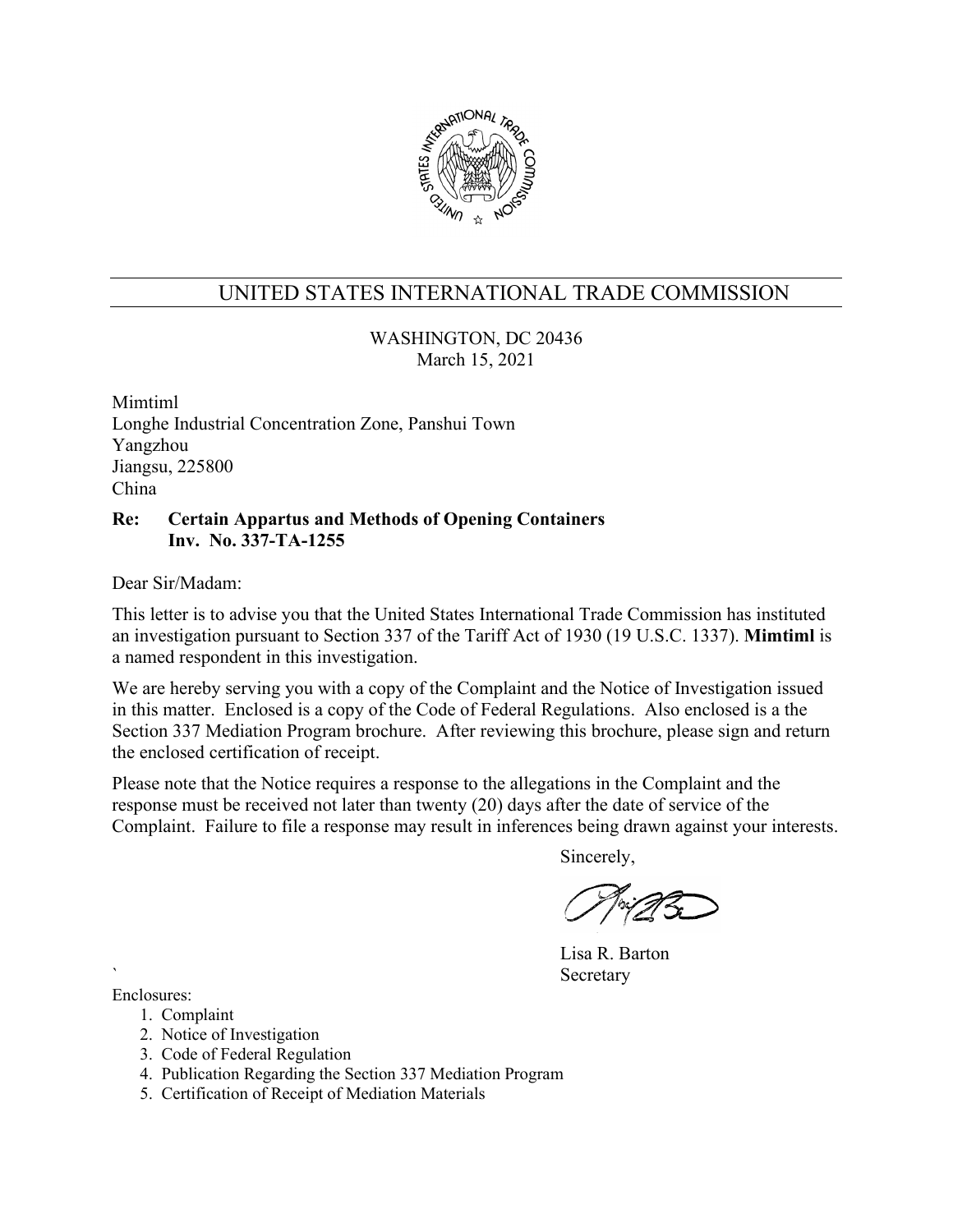

WASHINGTON, DC 20436 March 15, 2021

KKS Enterprises Co., Ltd. Room 701 Xigang Xinje 7C, No. 206 Zhenhua Road Sandun Town Hangzhou, 310030 China

### **Re: Certain Appartus and Methods of Opening Containers Inv. No. 337-TA-1255**

Dear Sir/Madam:

This letter is to advise you that the United States International Trade Commission has instituted an investigation pursuant to Section 337 of the Tariff Act of 1930 (19 U.S.C. 1337). **KKS Enterprises Co., Ltd.** is a named respondent in this investigation.

We are hereby serving you with a copy of the Complaint and the Notice of Investigation issued in this matter. Enclosed is a copy of the Code of Federal Regulations. Also enclosed is a the Section 337 Mediation Program brochure. After reviewing this brochure, please sign and return the enclosed certification of receipt.

Please note that the Notice requires a response to the allegations in the Complaint and the response must be received not later than twenty (20) days after the date of service of the Complaint. Failure to file a response may result in inferences being drawn against your interests.

Sincerely,

Lisa R. Barton **Secretary** 

- 1. Complaint
- 2. Notice of Investigation
- 3. Code of Federal Regulation
- 4. Publication Regarding the Section 337 Mediation Program
- 5. Certification of Receipt of Mediation Materials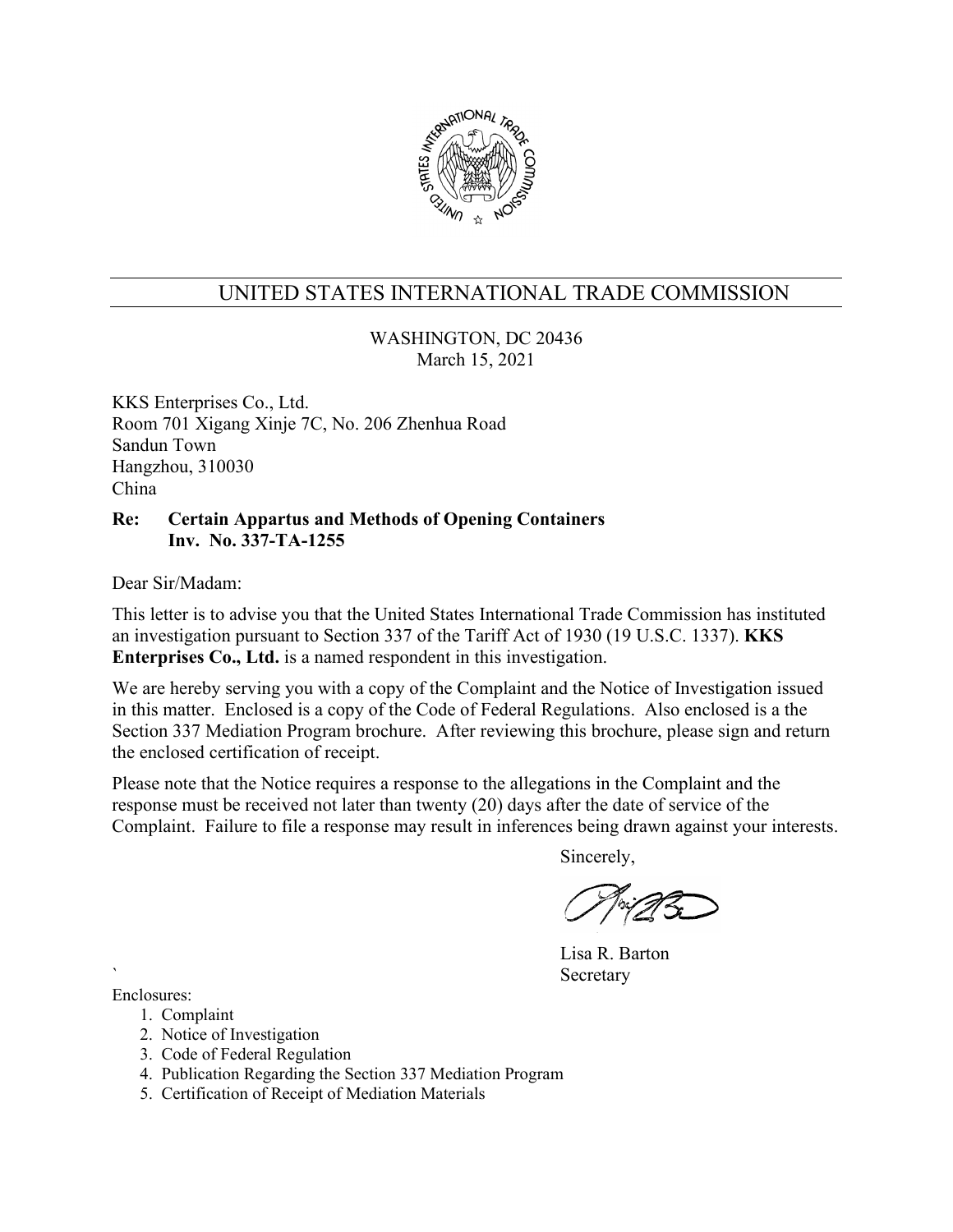

WASHINGTON, DC 20436 March 15, 2021

Kingskong Enterprises Co., Ltd. 126 Zhaohui Rd Hangzhou, 310050 China

#### **Re: Certain Appartus and Methods of Opening Containers Inv. No. 337-TA-1255**

Dear Sir/Madam:

This letter is to advise you that the United States International Trade Commission has instituted an investigation pursuant to Section 337 of the Tariff Act of 1930 (19 U.S.C. 1337). **Kingskong Enterprises Co., Ltd.** is a named respondent in this investigation.

We are hereby serving you with a copy of the Complaint and the Notice of Investigation issued in this matter. Enclosed is a copy of the Code of Federal Regulations. Also enclosed is a the Section 337 Mediation Program brochure. After reviewing this brochure, please sign and return the enclosed certification of receipt.

Please note that the Notice requires a response to the allegations in the Complaint and the response must be received not later than twenty (20) days after the date of service of the Complaint. Failure to file a response may result in inferences being drawn against your interests.

Sincerely,

Lisa R. Barton **Secretary** 

- 1. Complaint
- 2. Notice of Investigation
- 3. Code of Federal Regulation
- 4. Publication Regarding the Section 337 Mediation Program
- 5. Certification of Receipt of Mediation Materials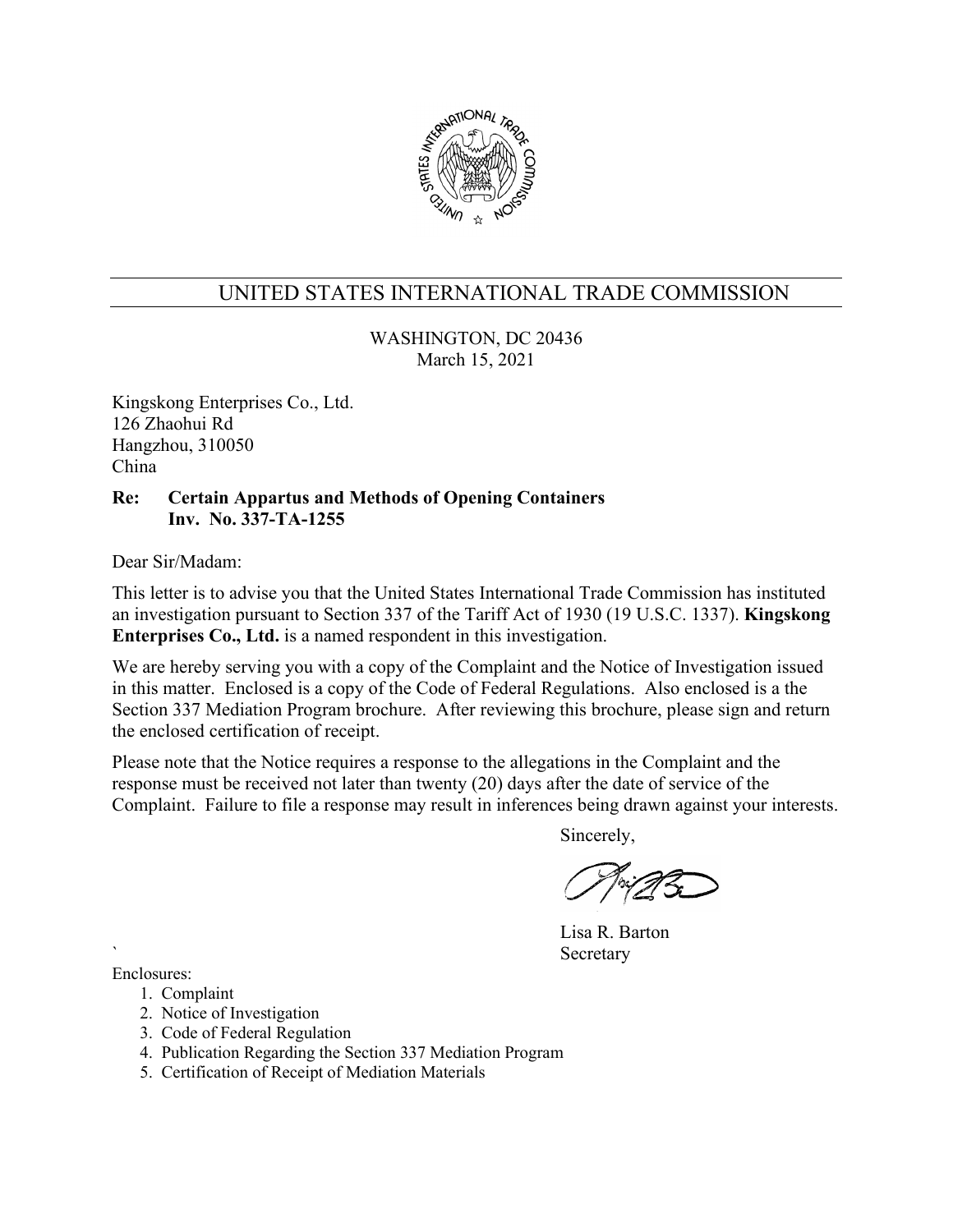

WASHINGTON, DC 20436 March 15, 2021

Du Zuojun Level 1, Shenzhen International Airport Cargo Shenzhen, Guangdong, 510810 China

#### **Re: Certain Appartus and Methods of Opening Containers Inv. No. 337-TA-1255**

Dear Sir/Madam:

This letter is to advise you that the United States International Trade Commission has instituted an investigation pursuant to Section 337 of the Tariff Act of 1930 (19 U.S.C. 1337). **Du Zuojun** is a named respondent in this investigation.

We are hereby serving you with a copy of the Complaint and the Notice of Investigation issued in this matter. Enclosed is a copy of the Code of Federal Regulations. Also enclosed is a the Section 337 Mediation Program brochure. After reviewing this brochure, please sign and return the enclosed certification of receipt.

Please note that the Notice requires a response to the allegations in the Complaint and the response must be received not later than twenty (20) days after the date of service of the Complaint. Failure to file a response may result in inferences being drawn against your interests.

Sincerely,

Lisa R. Barton **Secretary** 

- 1. Complaint
- 2. Notice of Investigation
- 3. Code of Federal Regulation
- 4. Publication Regarding the Section 337 Mediation Program
- 5. Certification of Receipt of Mediation Materials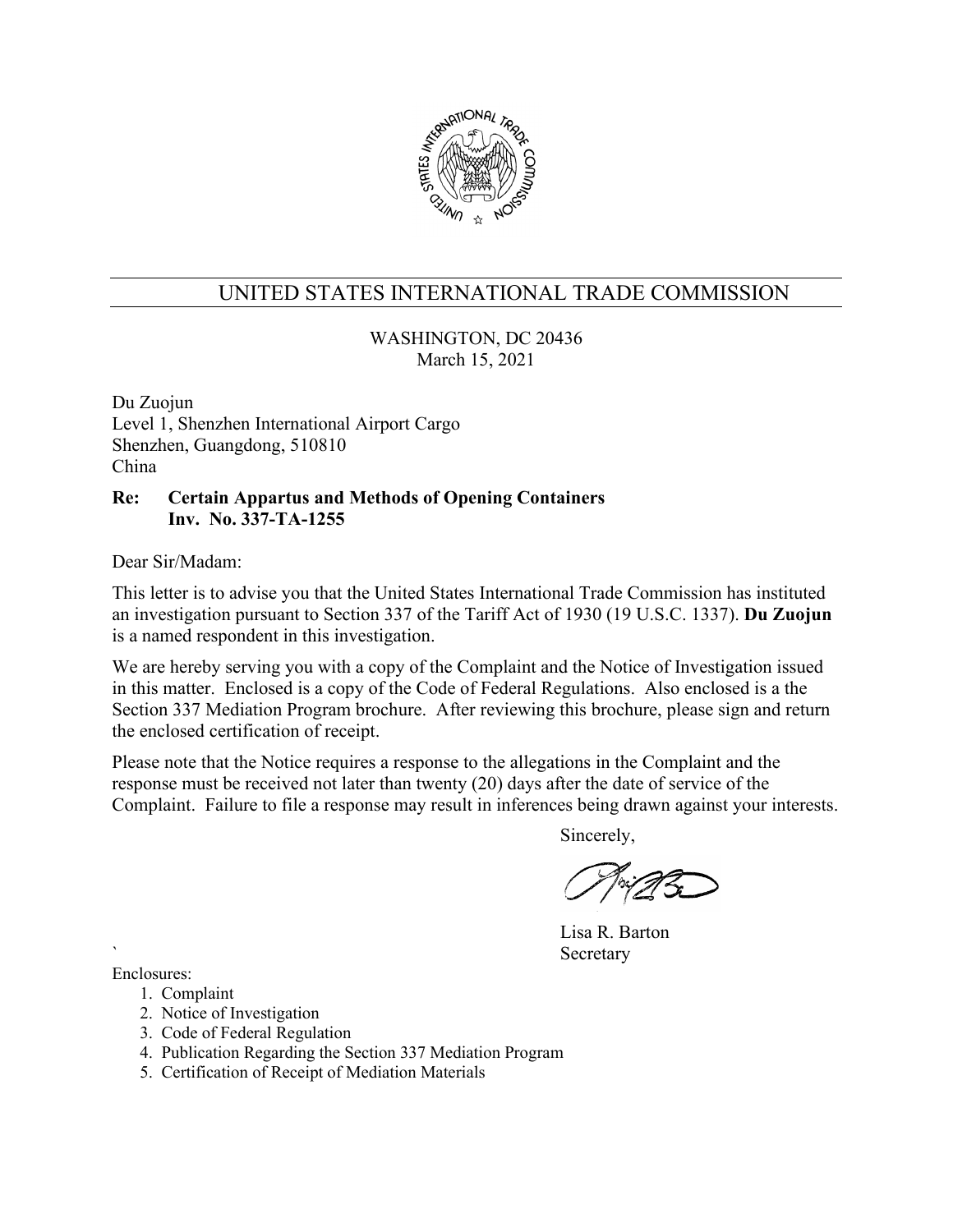

WASHINGTON, DC 20436 March 15, 2021

WN Shipping USA, Inc. 475 Doughty Blvd. Inwood, NY 11098

### **Re: Certain Appartus and Methods of Opening Containers Inv. No. 337-TA-1255**

Dear Sir/Madam:

This letter is to advise you that the United States International Trade Commission has instituted an investigation pursuant to Section 337 of the Tariff Act of 1930 (19 U.S.C. 1337). **WN Shipping USA, Inc.** is a named respondent in this investigation.

We are hereby serving you with a copy of the Complaint and the Notice of Investigation issued in this matter. Enclosed is a copy of the Code of Federal Regulations. Also enclosed is a the Section 337 Mediation Program brochure. After reviewing this brochure, please sign and return the enclosed certification of receipt.

Please note that the Notice requires a response to the allegations in the Complaint and the response must be received not later than twenty (20) days after the date of service of the Complaint. Failure to file a response may result in inferences being drawn against your interests.

Sincerely,

Lisa R. Barton **Secretary** 

- 1. Complaint
- 2. Notice of Investigation
- 3. Code of Federal Regulation
- 4. Publication Regarding the Section 337 Mediation Program
- 5. Certification of Receipt of Mediation Materials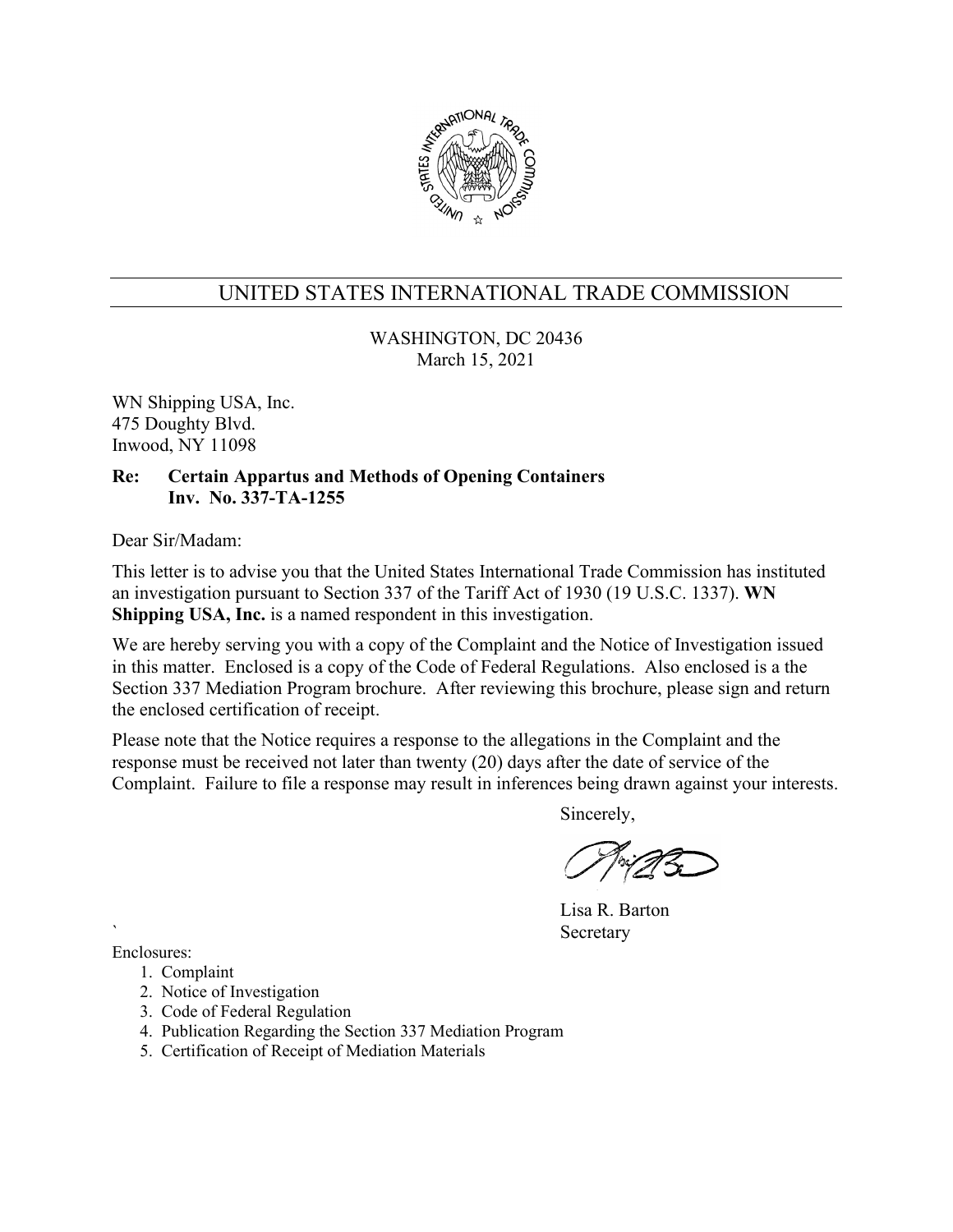

WASHINGTON, DC 20436 March 15, 2021

Shuje Wei 2855 S. Reservoir Drive No. 130 Pomona, CA 91766

### **Re: Certain Appartus and Methods of Opening Containers Inv. No. 337-TA-1255**

Dear Sir/Madam:

This letter is to advise you that the United States International Trade Commission has instituted an investigation pursuant to Section 337 of the Tariff Act of 1930 (19 U.S.C. 1337). **Shuje Wei** is a named respondent in this investigation.

We are hereby serving you with a copy of the Complaint and the Notice of Investigation issued in this matter. Enclosed is a copy of the Code of Federal Regulations. Also enclosed is a the Section 337 Mediation Program brochure. After reviewing this brochure, please sign and return the enclosed certification of receipt.

Please note that the Notice requires a response to the allegations in the Complaint and the response must be received not later than twenty (20) days after the date of service of the Complaint. Failure to file a response may result in inferences being drawn against your interests.

Sincerely,

Lisa R. Barton **Secretary** 

- 1. Complaint
- 2. Notice of Investigation
- 3. Code of Federal Regulation
- 4. Publication Regarding the Section 337 Mediation Program
- 5. Certification of Receipt of Mediation Materials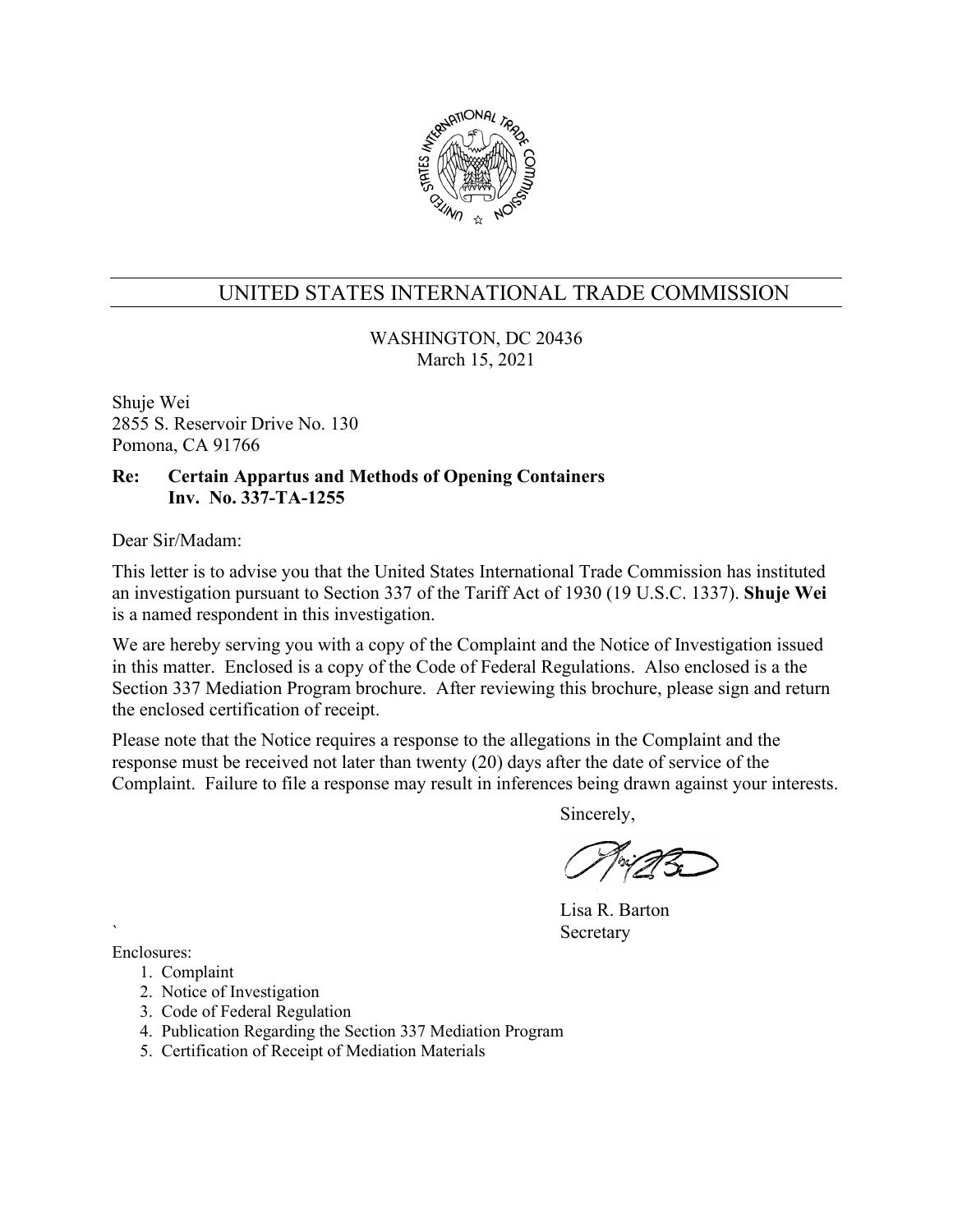

WASHINGTON, DC 20436 March 15, 2021

Express Cargo Forwarded, Ltd. 10722 S. La Cienega Blvd Los Angeles, CA 90304

### **Re: Certain Appartus and Methods of Opening Containers Inv. No. 337-TA-1255**

Dear Sir/Madam:

This letter is to advise you that the United States International Trade Commission has instituted an investigation pursuant to Section 337 of the Tariff Act of 1930 (19 U.S.C. 1337). **Express Cargo Forwarded, Ltd.** is a named respondent in this investigation.

We are hereby serving you with a copy of the Complaint and the Notice of Investigation issued in this matter. Enclosed is a copy of the Code of Federal Regulations. Also enclosed is a the Section 337 Mediation Program brochure. After reviewing this brochure, please sign and return the enclosed certification of receipt.

Please note that the Notice requires a response to the allegations in the Complaint and the response must be received not later than twenty (20) days after the date of service of the Complaint. Failure to file a response may result in inferences being drawn against your interests.

Sincerely,

Lisa R. Barton **Secretary** 

- 1. Complaint
- 2. Notice of Investigation
- 3. Code of Federal Regulation
- 4. Publication Regarding the Section 337 Mediation Program
- 5. Certification of Receipt of Mediation Materials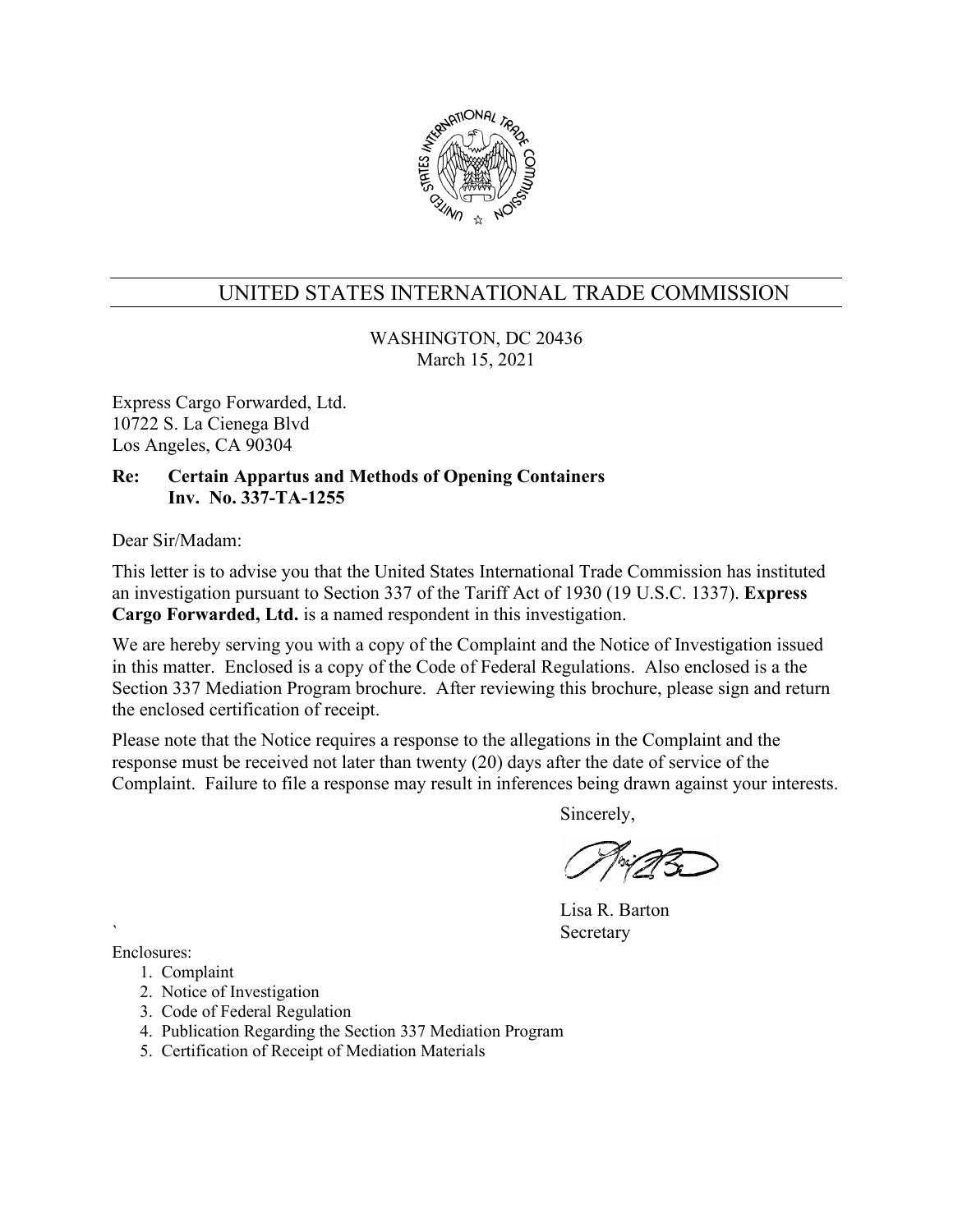

WASHINGTON, DC 20436 March 15, 2021

Tofba International, Inc. 12833 Chadron Avenue Hawthorne, CA 90250

### **Re: Certain Appartus and Methods of Opening Containers Inv. No. 337-TA-1255**

Dear Sir/Madam:

This letter is to advise you that the United States International Trade Commission has instituted an investigation pursuant to Section 337 of the Tariff Act of 1930 (19 U.S.C. 1337). **Tofba International, Inc.** is a named respondent in this investigation.

We are hereby serving you with a copy of the Complaint and the Notice of Investigation issued in this matter. Enclosed is a copy of the Code of Federal Regulations. Also enclosed is a the Section 337 Mediation Program brochure. After reviewing this brochure, please sign and return the enclosed certification of receipt.

Please note that the Notice requires a response to the allegations in the Complaint and the response must be received not later than twenty (20) days after the date of service of the Complaint. Failure to file a response may result in inferences being drawn against your interests.

Sincerely,

Lisa R. Barton **Secretary** 

- 1. Complaint
- 2. Notice of Investigation
- 3. Code of Federal Regulation
- 4. Publication Regarding the Section 337 Mediation Program
- 5. Certification of Receipt of Mediation Materials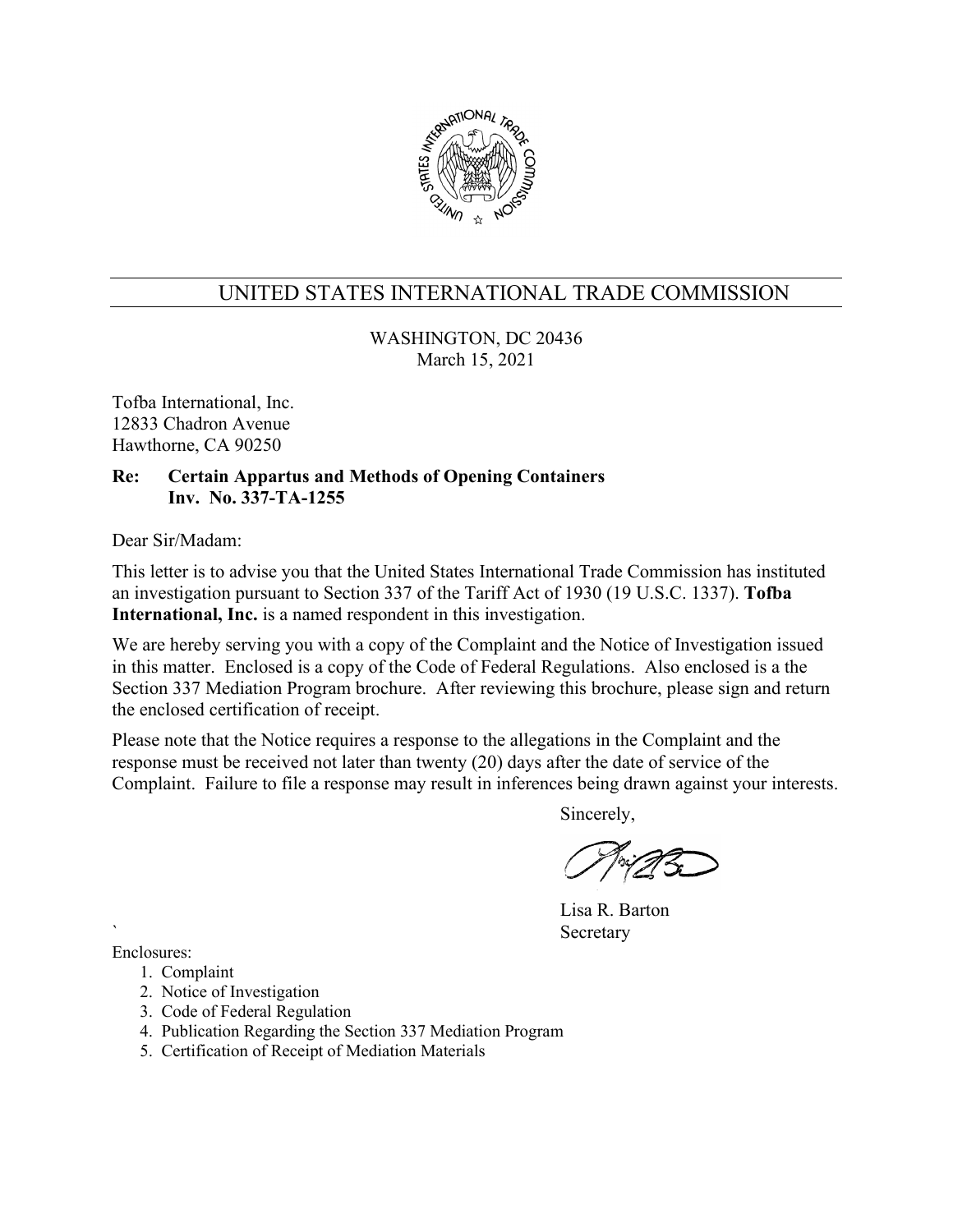

WASHINGTON, DC 20436 March 15, 2021

Hou Wenzheng 1200 Worldwide Blvd. Hebron, KY 41408

### **Re: Certain Appartus and Methods of Opening Containers Inv. No. 337-TA-1255**

Dear Sir/Madam:

This letter is to advise you that the United States International Trade Commission has instituted an investigation pursuant to Section 337 of the Tariff Act of 1930 (19 U.S.C. 1337). **Hou Wenzheng** is a named respondent in this investigation.

We are hereby serving you with a copy of the Complaint and the Notice of Investigation issued in this matter. Enclosed is a copy of the Code of Federal Regulations. Also enclosed is a the Section 337 Mediation Program brochure. After reviewing this brochure, please sign and return the enclosed certification of receipt.

Please note that the Notice requires a response to the allegations in the Complaint and the response must be received not later than twenty (20) days after the date of service of the Complaint. Failure to file a response may result in inferences being drawn against your interests.

Sincerely,

Lisa R. Barton **Secretary** 

- 1. Complaint
- 2. Notice of Investigation
- 3. Code of Federal Regulation
- 4. Publication Regarding the Section 337 Mediation Program
- 5. Certification of Receipt of Mediation Materials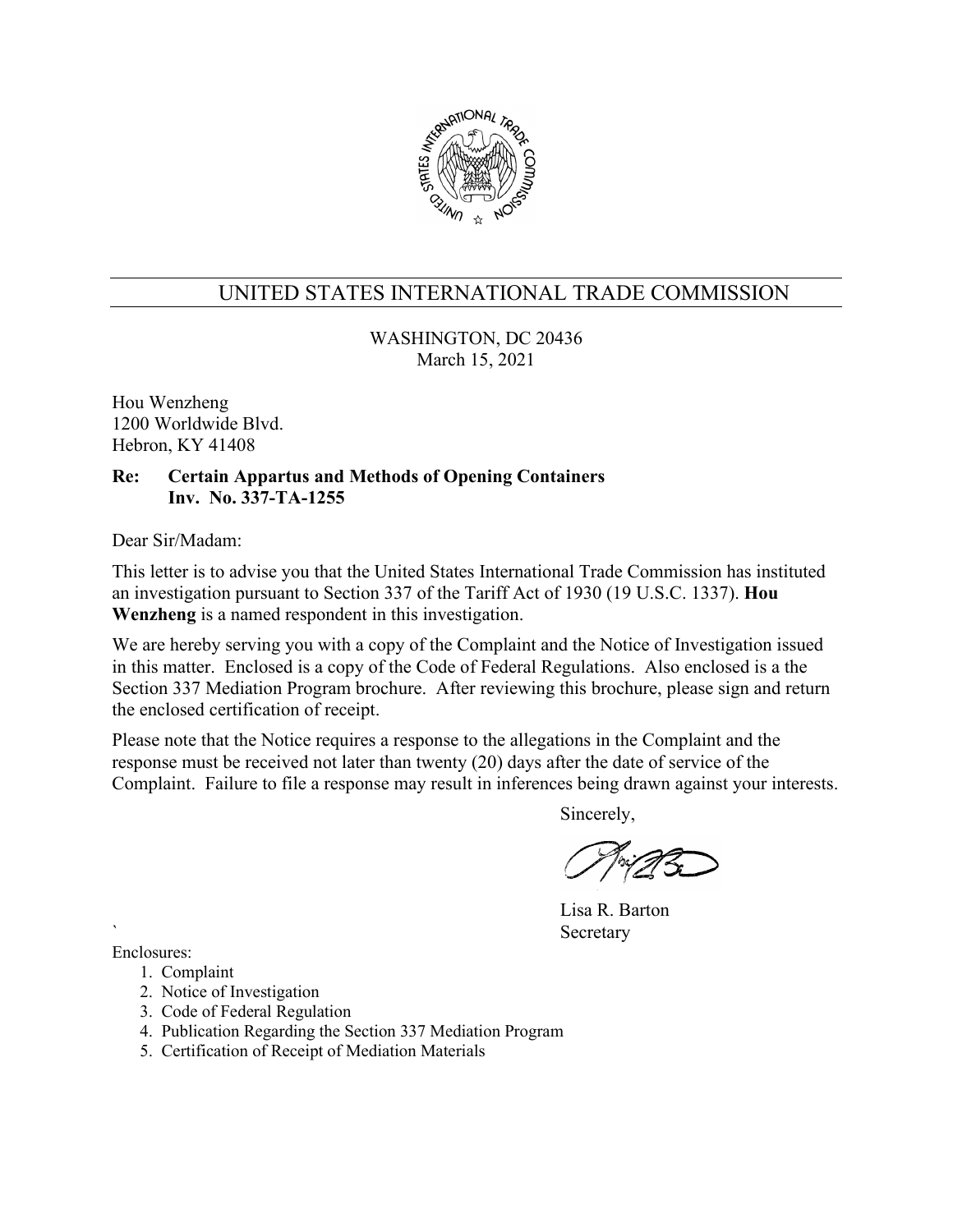

### WASHINGTON, DC 20436

March 15, 2021

Embassy of the People's Republic of China 3505 International Pl NW Washington, DC 20008

### **Re: Certain Appartus and Methods of Opening Containers Inv. No. 337-TA-1255**

Dear Sir/Madam:

This letter is to advise you that the United States International Trade Commission has instituted an investigation pursuant to Section 337 of the Tariff Act of 1930 (19 U.S.C. 1337). One or more of the parties named in the investigation is located in China.

Pursuant to Commission Rule 210.11(a) (3), we are hereby serving you with a copy of the Complaint filed in this investigation together with a copy of the Commission's Notice of Investigation.

Sincerely,

 Lisa R. Barton Secretary

- 1. Complaint
- 2. Notice of Investigation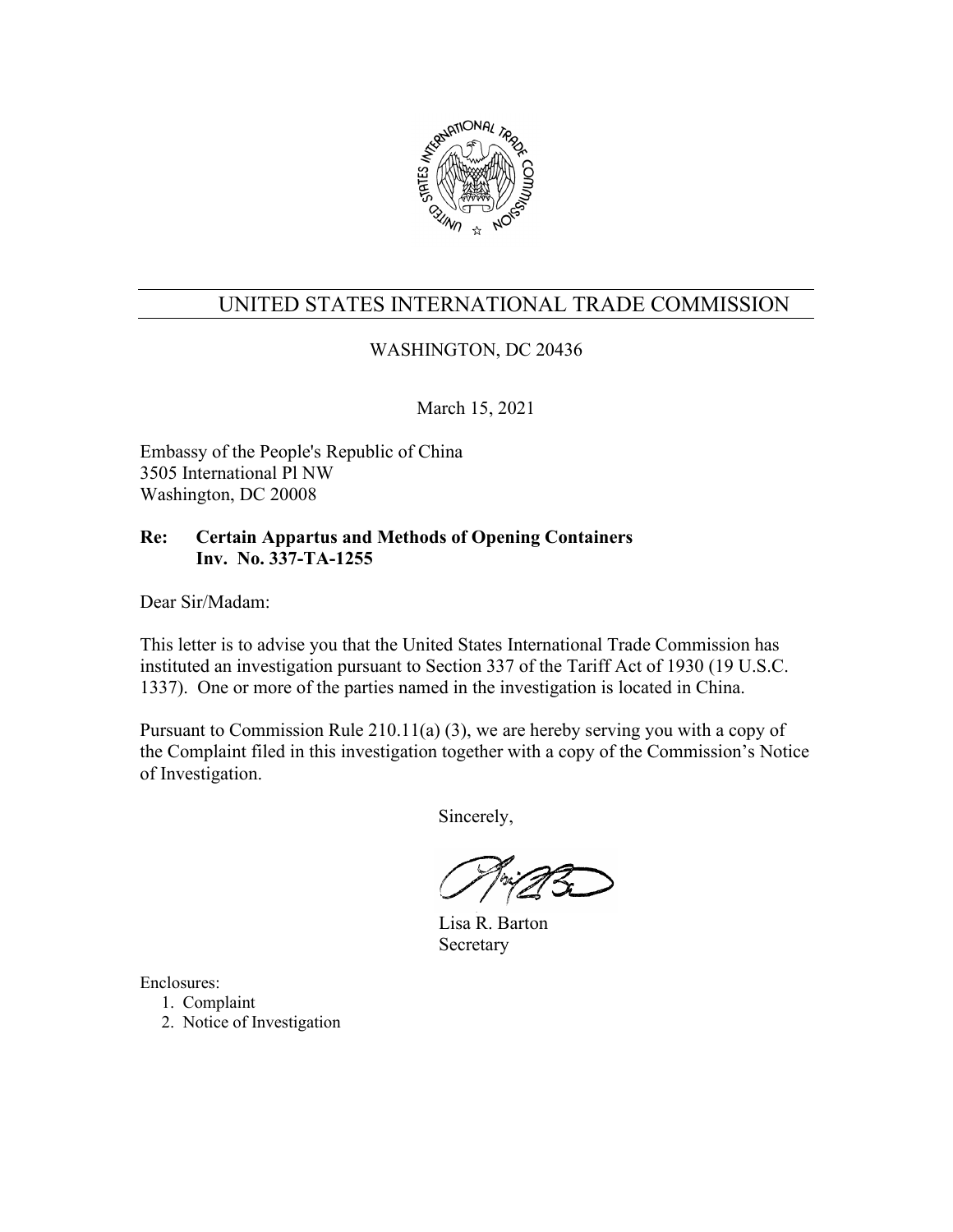

### WASHINGTON, DC 20436

March 15, 2021

Lynda Marshall International Section Antitrust Division U.S. Dept of Justice 450 5th Street NW, Room 11000 Washington, DC 20530

### **Re: Certain Appartus and Methods of Opening Containers Inv. No. 337-TA-1255**

Dear Ms. Marshall:

This letter is to advise you that the United States International Trade Commission has instituted an investigation pursuant to Section 337 of the Tariff Act of 1930 (19 U.S.C. 1337). A copy of the Notice of Investigation is enclosed. Non-confidential copies of the Complaint and any supplements filed in the investigation will be provided upon request. Requests should be directed to Docket Services at (202) 205-1802.

If you have any questions concerning this investigation, please contact the Commission Investigative Attorney whose name and telephone number appear in the enclosed Notice.

Sincerely,

 Lisa R. Barton Secretary

Enclosure: 1. Notice of Investigation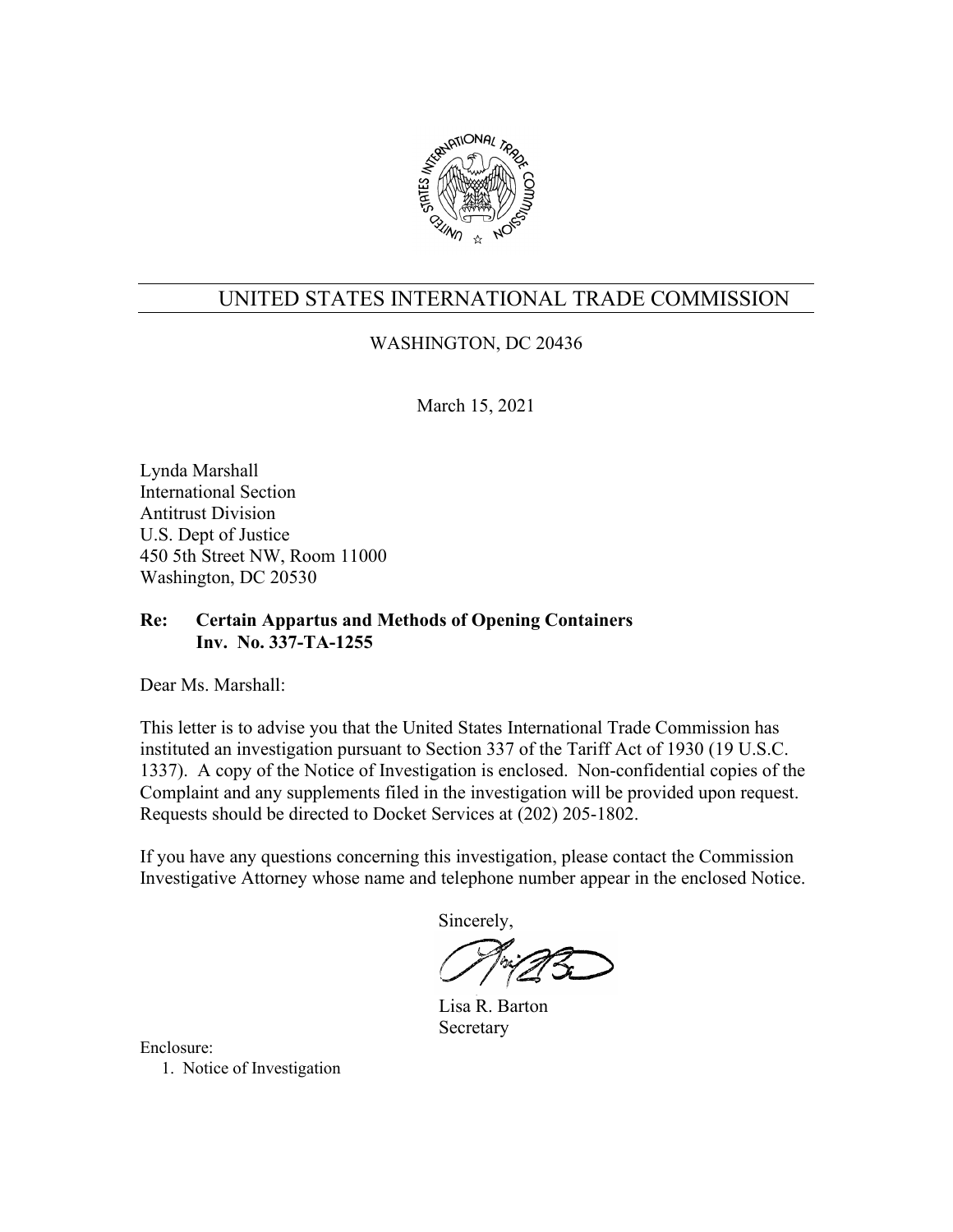

## WASHINGTON, DC 20436

March 15, 2021

Intellectual Property Rights Branch Regulations and Rulings Office of International Trade U.S. Customs and Border Protection 90 K Street, NE, 10th floor Washington, DC 20229-1177

### **Re: Certain Appartus and Methods of Opening Containers Inv. No. 337-TA-1255**

Dear Sir/Madam:

This letter is to advise you that the United States International Trade Commission has instituted an investigation pursuant to Section 337 of the Tariff Act of 1930 (19 U.S.C. 1337). A copy of the Notice of Investigation is enclosed. Non-confidential copies of the Complaint and any supplements filed in the investigation will be provided upon request. Requests should be directed to Docket Services at (202) 205-1802.

If you have any questions concerning this investigation, please contact the Commission Investigative Attorney whose name and telephone number appear in the enclosed Notice.

Sincerely,

 Lisa R. Barton Secretary

Enclosure:

1. Notice of Investigation

March 15, 2021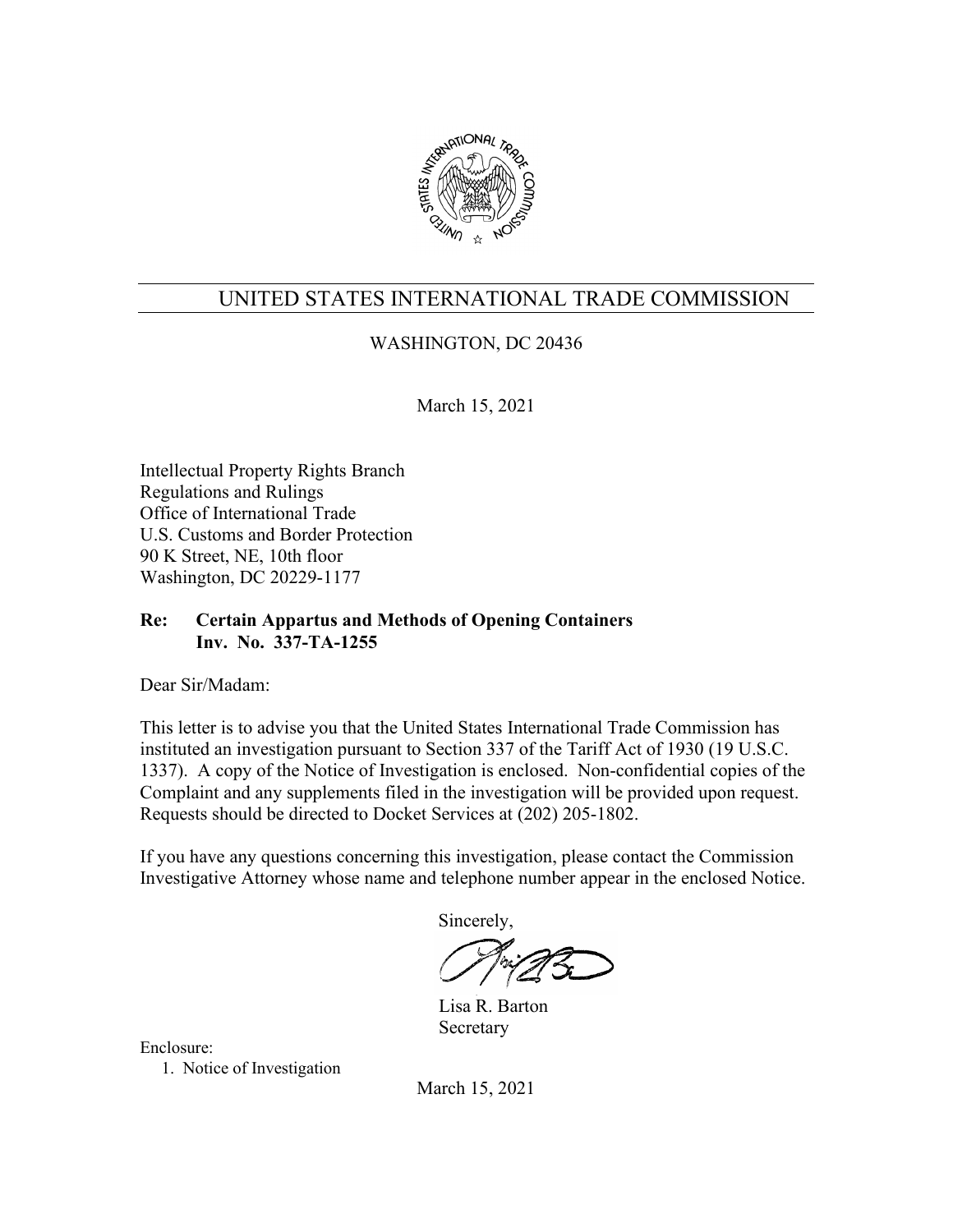

WASHINGTON, DC 20436

Elizabeth Kraus, Deputy Director International Antitrust, Office of International Affairs Federal Trade Commission 600 Pennsylvania Avenue, Room 498 Washington, DC 20580

### **Re: Certain Appartus and Methods of Opening Containers Inv. No. 337-TA-1255**

Dear Ms. Kraus:

This letter is to advise you that the United States International Trade Commission has instituted an investigation pursuant to Section 337 of the Tariff Act of 1930 (19 U.S.C. 1337). A copy of the Notice of Investigation is enclosed. Non-confidential copies of the Complaint and any supplements filed in the investigation will be provided upon request. Requests should be directed to Docket Services at (202) 205-1802.

If you have any questions concerning this investigation, please contact the Commission Investigative Attorney whose name and telephone number appear in the enclosed Notice.

Sincerely,

 Lisa R. Barton Secretary

Enclosure: 1. Notice of Investigation